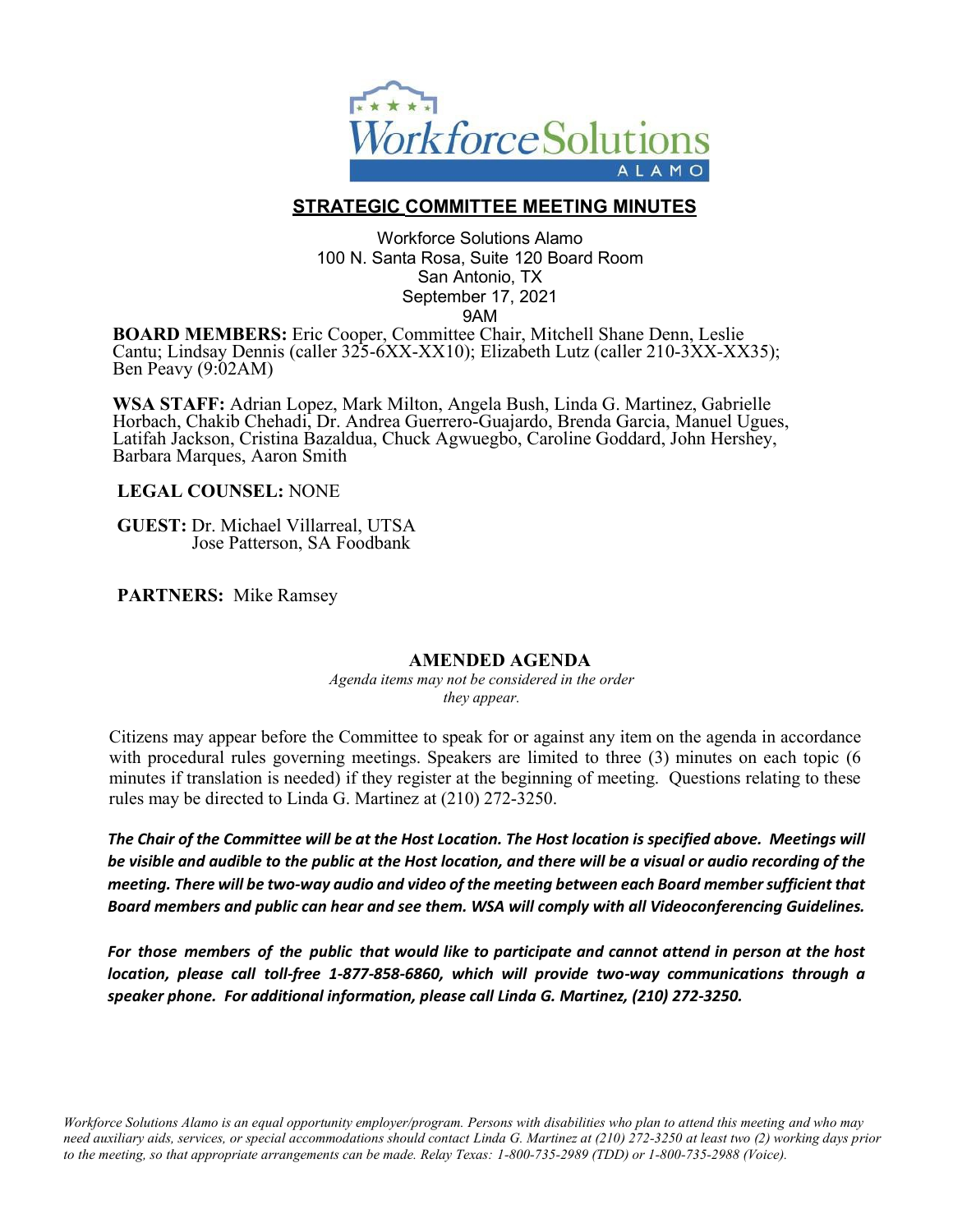### **Please join WebEx meeting from your computer, tablet or smartphone.** <https://wsalamo.webex.com/wsalamo/j.php?MTID=mb24c1cf829df8529a7e964d231eb0324>

## **You can also dial in using your phone. United States (Toll Free): 1-415-655-0002**

**Meeting Number & Access Code: 2481 781 0567**

**New to WebEx? Get the app now and be ready when your first meeting starts:** <https://www.webex.com/>

**During the Public Comments portion of the meeting (Agenda Item 3), the Public may type their name into the chat box or unmute themselves and state their name. The meeting host will call each member of the public for comments, in the order their names were submitted.**

- I. CALL TO ORDER AND DETERMINE QUORUM Presenter: Mr. Eric Cooper, Committee Chair **At 10:00 a.m., Chair Cooper called the meeting to order.**
- II. ROLL CALL Presenter: Mr. Eric Cooper, Committee Chair **The roll was called, and a quorum was declared present.**
- III. PUBLIC COMMENT Presenter: Mr. Eric Cooper, Committee Chair **No Public Comment**
- IV. DECLARATIONS OF CONFLICT OF INTEREST Presenter: Mr. Eric Cooper, Committee Chair **Mr. Eric Cooper, Strategic Committee Chair abstained from voting on agenda item 8a.**
- V. CONSENT AGENDA: (DISCUSSION AND POSSIBLE ACTION) Presenter: Mr. Eric Cooper, Committee Chair a. Meeting Minutes – July 21, 2021 **Upon motion by Board Member Leslie Cantu and 2nd by Board Member Mitchell Shane Denn the Board unanimously approved the July 21, 2021, meeting minutes.**
- VI. UPDATE: LOCAL PLAN IMPLEMENTATION (DISCUSSION AND **POSSIBLE**

 ACTION) Presenter: Mr. Adrian Lopez, CEO and Dr. Andrea Guerrero-Guajardo,

CIO

- a. Local Progress
	- Dr. Guajardo provided the Strategic Committee with an update on the progress of the implementation of the 2021-2024 Local Plan. She stated that Board staff and service provider teams continue with working sessions focused on data collection essential to the planning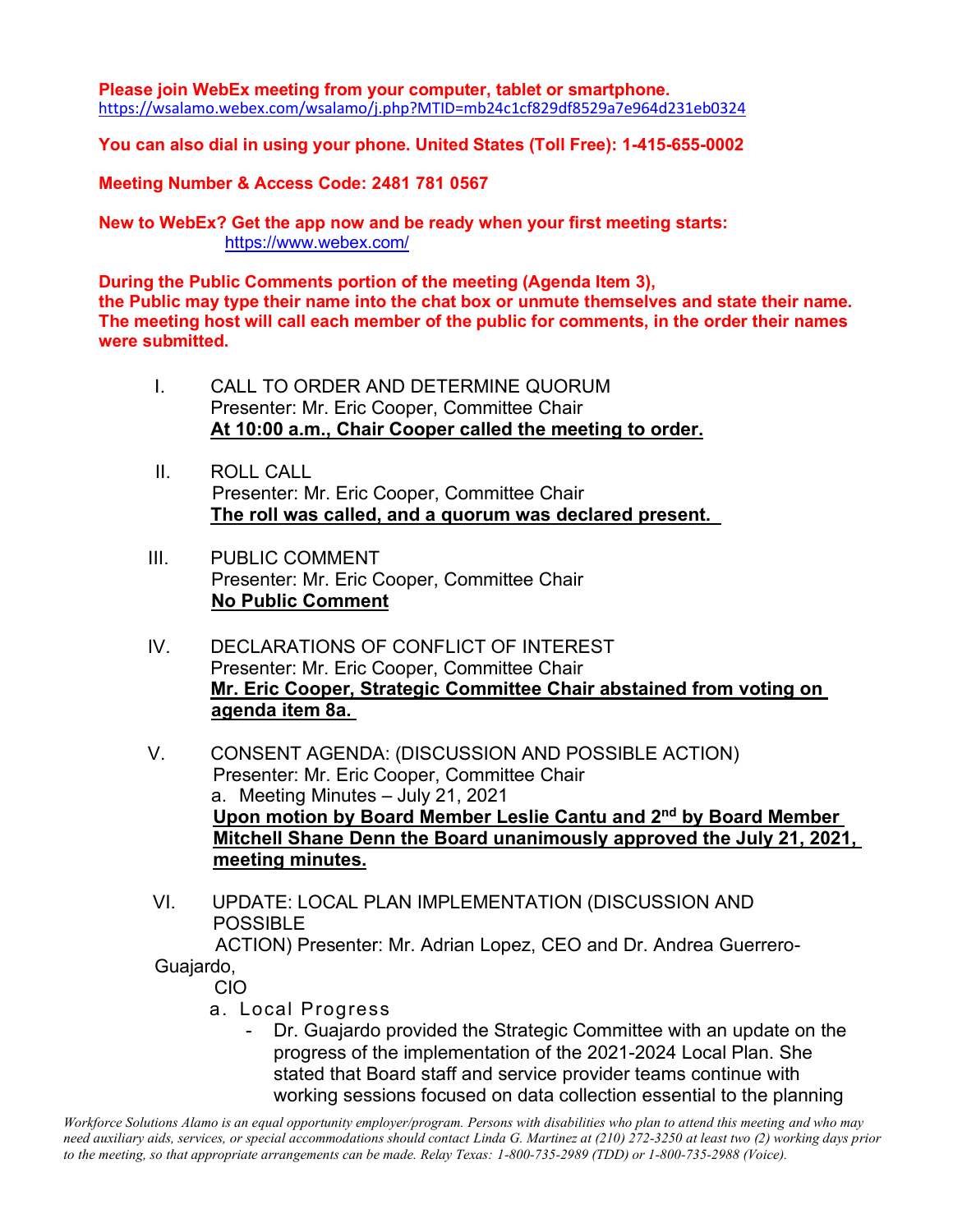phase of implementation including existing partnerships with employers, education and training partners, or other agencies that should be represented in the model.

- The work plan includes specific steps toward development of the Sector-Based Partnership model including dissemination of economic and workforce analysis detailing target sectors, industries, and occupations, development of expertise of WSA team and embedding sector based concepts existing work, and the development data indicators, associated activities, and outcome metrics.
- Board Member Elizabeth Lutz added she and Dr. Guajardo have been discussing the co-location of the health enrollment navigators, a Texas grant onboarding 18 health navigators. We have committed to assist and support the work site centers as people are getting back to work or needing some additional resources with healthcare. The grant is a total of \$1.67 million.
- b. Staffing

- Dr. Guajardo introduced Mrs. Barbara Marques, Data Science and Analytics Manager and Mrs. Caroling Goddard, Strategic Community Partnerships Manager and explained how they will work to create active partnerships and data collection. They have ramped up our efforts to start collector to improve our ability to collect data on an industry basis.

- c. Return on Investment (ROI)
	- Dr. Guajardo provided the committee with information regarding the Return on Investment, (ROI), the purpose. The study was conducted alongside with EMSI.

- The ROI study is to assess the impact of WSA on the regions' economy and the benefits generated by the organization for the regions' taxpayers.

- The populations included in the study:
	- WIOA programs: Adult, Dislocated Worker
	- Youth •Child Care program participant
	- Universal Customers
	- WSA Operations
- Data and timeframe of the study:

- Wages and expenditures January 2019 - December 2019

- Workforce Solutions Alamo creates a positive net impact on the region's economy and generates a positive return on investment for taxpayers.
- Results reflect calendar year 2019 and analyze post-program earnings tor reflect pre-Covid conditions.
- WSA received \$9.9 million directly from federal funds as Workforce Innovation and Opportunity Act funding and served a total of 1,502 participants.
- WSA also administers a Child Care Services program intended to help parents pay for childcare while they work, go to school, or participate in job training. WSA received \$77.2 million in funding during 2019 and served 8,454 participants.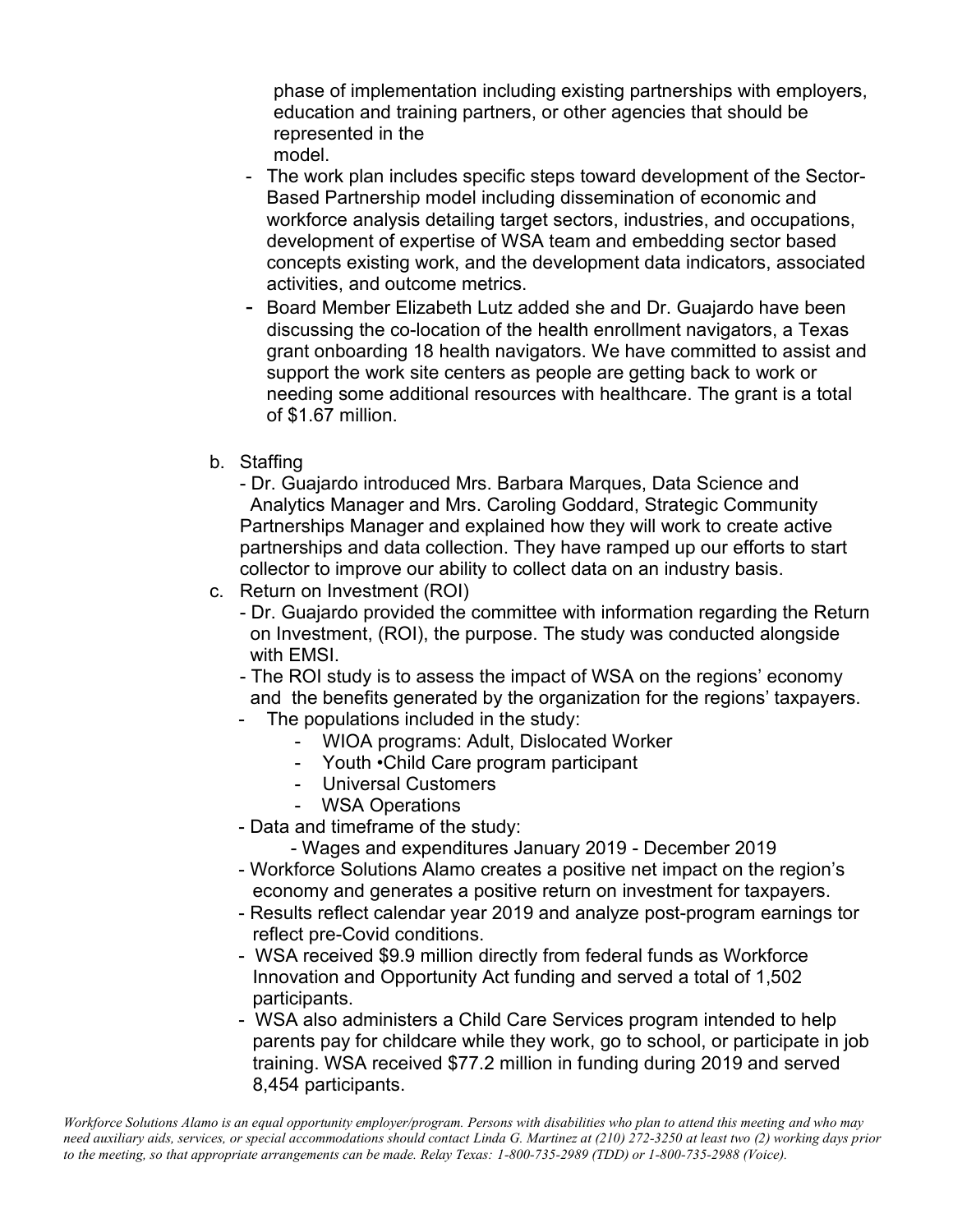- In addition, WSA served a total of 5,379 universal participants.
- Dr. Guajardo also added a lot was learned from this process. Our internal data collection, how it's collected and accessed to feed it into a methodology from our partners. In working with fiscal to understand how these dollars are associated with data collection and integrating these two processes to refine methodology for collecting and tracking our post exit metrics.
- Committee Chair, Eric Cooper asked if Dr. Guajardo could provide talking points to pin a number on the ROI.
- d. SERCO & C2 Global Report Out
	- Ms. Gabriela Horbach provided the Strategic Committee with an overview of SERCO has been doing and how it fits in the Sector Based Model.
	- The purpose of the Workforce Innovation and Opportunity Act (WIOA) Youth Services is to assist young people, ages 14-21 In- School Youth and 16-24 Out of School Youth, who face significant Barriers to success in the labor market, by providing resources and support to overcome those barriers and successfully transition to self sufficient adulthood.
	- SERCO is working with various partners to secure Sector-Based Career Pathways. SERCO has secured 92 job opportunities.
	- Mr. Manuel Ugues discussed the success stories.
	- C2 Global Report Out
	- Mr. John Hershey provided the Strategic Committee an overview of how C2 Global fits the Sector Based Model.
	- WSA department wide integration goals are:
		- Market high growth high demand careers in our target sectors
		- Increase all staff's knowledge in our sectors become experts
		- Open and honest communication between all teams
		- Provide more accessibility to all our customers
		- Develop long standing sustainable relationships with our key accounts sectors
		- Increase placements in our target sectors using all our resources & teamwork!
		- Business Liaisons will under training and collaborate with partners to ensure all areas are met. They will develop 30-40 key accounts in assigned sectors.
		- Business Recruiters will post jobs and participate in job fairs and or hiring events.
		- C2 Global focus is to place more people in jobs through teamwork.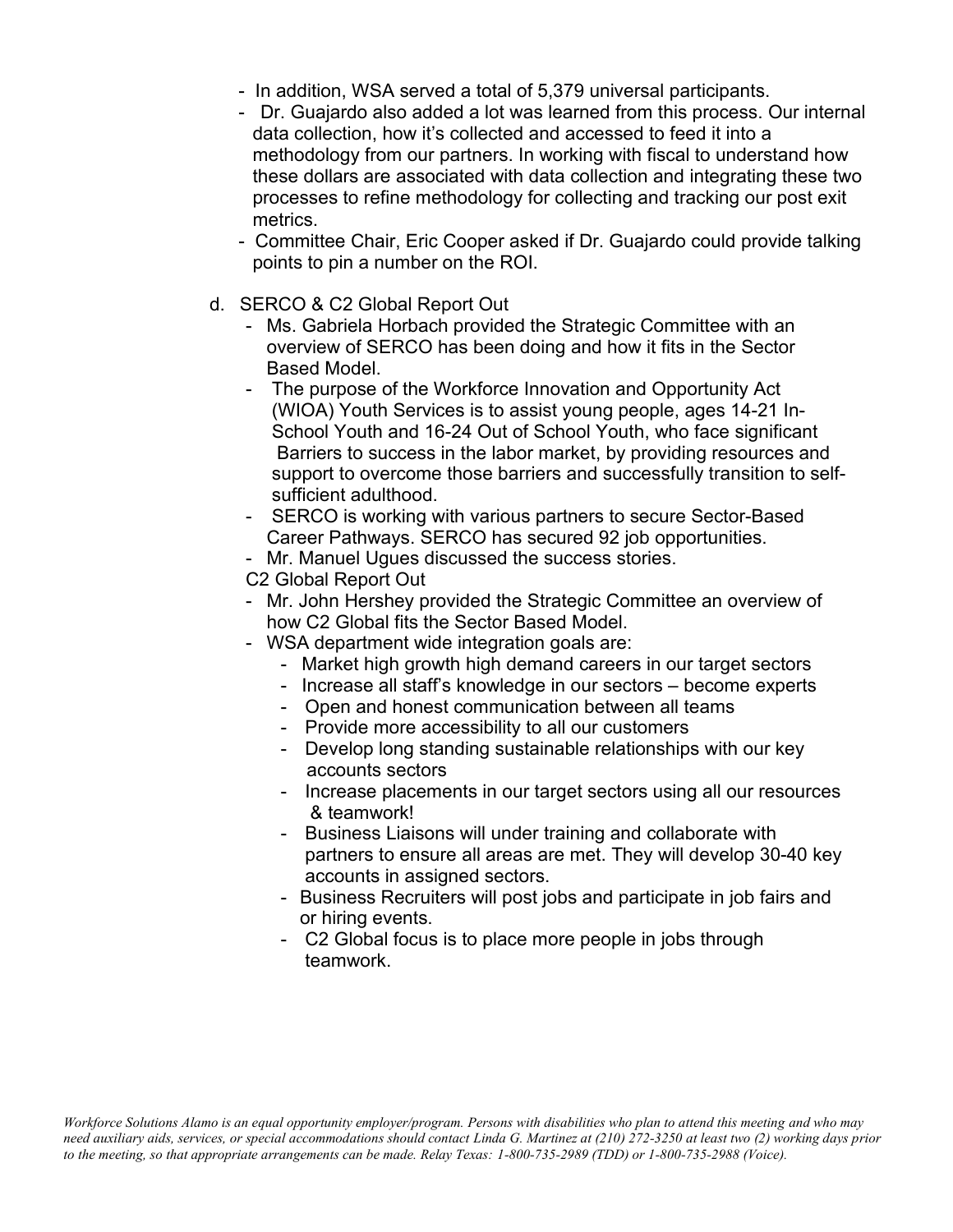- VII. EDUCATION IN TRAINING EVALUATION PROPOSAL Presenter: Dr. Mike Villarreal, Director, UTSA Urban Education Institute
	- Dr. Mike Villarreal provided the Strategic Committee information on the impact evaluation of the Workforce Solutions Alamo job training programs in priority industries.
	- This proposed study will help support continuous improvement job training programs funded by WSA by estimating their effects on wages and employment.
	- Dr. Villarreal provide link, [https://uei.utsa.edu/\\_files/pdfs/Goodwill\\_Report\\_Final.pdf](https://uei.utsa.edu/_files/pdfs/Goodwill_Report_Final.pdf) to committee. This report is an example of a study that was completed for Goodwill.
	- Dr. Villarreal is proposing to work with WSA on improving the economic mobility of the people who are going through its job training programs.
	- Dr. Guajardo added this study will get to the why, of what those cost benefit numbers really mean on an individual student level basis.
	- The total cost for this study will be \$85k and final report will be delivered December 2022.
- VIII. PROCUREMENT UPDATE (DISCUSSION AND POSSIBLE ACTION) Presenter: Latifah Jackson, Director Contracts and Procurement
	- a. San Antonio Food Bank Lease
	- Ms. Latifah Jackson, Director Contracts and Procurement, updated the committee on the San Antonio Food Bank Lease. Strategic Committee Chair, Eric Cooper stepped out due to conflict of interest.
	- Workforce Solutions Alamo (WSA) and the San Antonio Foodbank (SAFB) are currently in negotiations for a lease agreement. A co-location of services at SAFB would benefit clients in being able to access resources from both entities in a single location. WSA is proposing a small staff and a resource room for the campus.
	- The San Antonio Food Bank (SAFB) serves over 600 individuals each week including assisting individuals with the application and renewal of assistance for various federal benefits including SNAP and TANF programs. Last year 17,350 applications for federal
	- TANF and SNAP benefits were processed by the SAFB. Both agencies seek to strengthen the partnership between by integrating and expanding employment and training services available for individuals who access services from the SAFB. Individuals that seek assistance at the Food Bank may not be connected to or aware of additional jobseeker services that are available through the workforce system. Integrating services provided by the SAFB and WSA will allow a deeper leveraging of resources that meet the needs of individuals that are unemployed or underemployed. SAFB will deliver a turnkey suite that is 1,808 SQ FT. The lease will be for one year with the option to extend an additional two years. **Upon motion by Board Member Leslie Cantu and 2nd by Board Member Elizabeth Lutz the Board unanimously approved to continue negotiations with the SAFB and potentially enter a lease for the current facility.**

Workforce Solutions Alamo is an equal opportunity employer/program. Persons with disabilities who plan to attend this meeting and who may need auxiliary aids, services, or special accommodations should contact Linda G. Martinez at (210) 272-3250 at least two (2) working days prior *to the meeting, so that appropriate arrangements can be made. Relay Texas: 1-800-735-2989 (TDD) or 1-800-735-2988 (Voice).*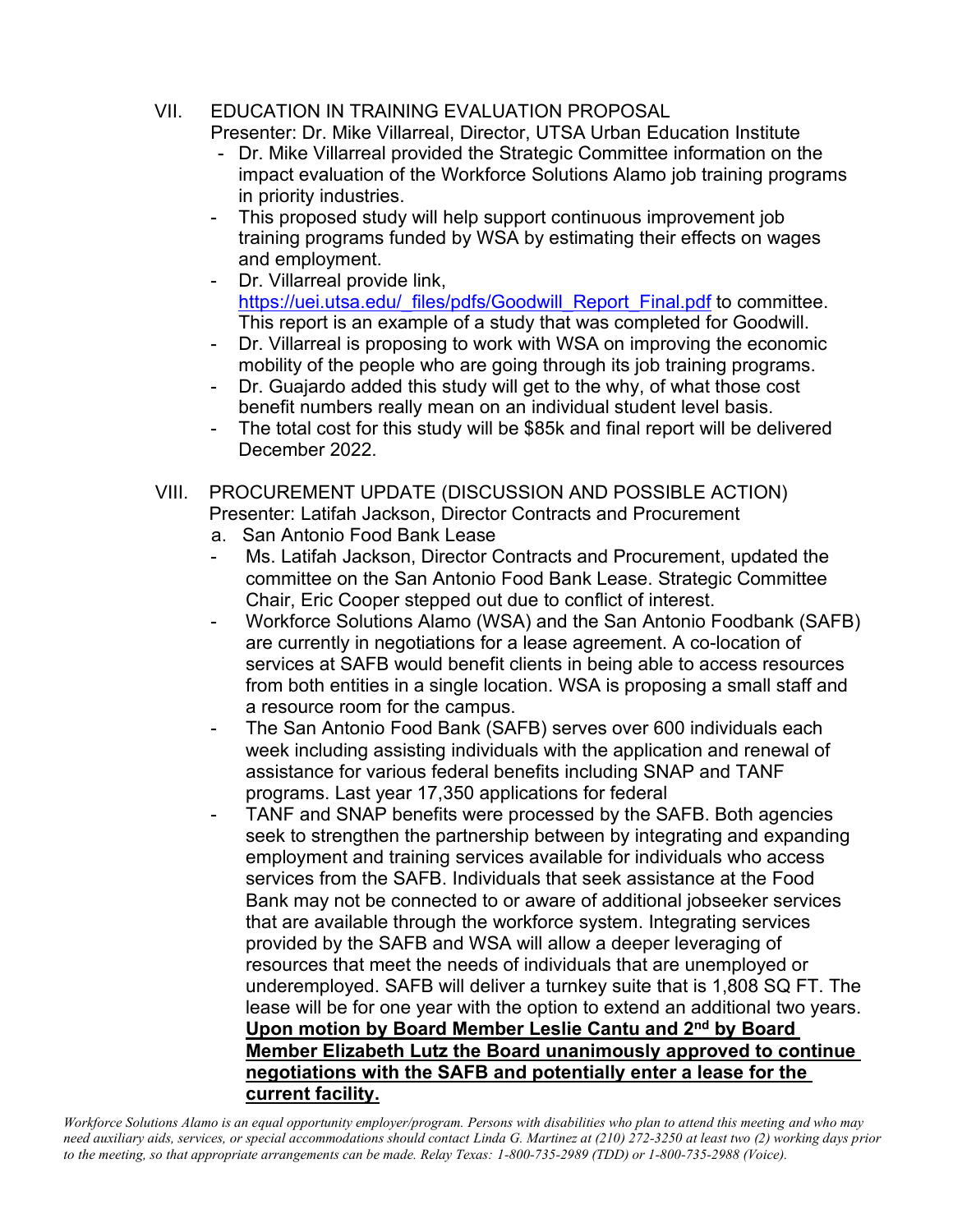- b. Hondo Lease Renewal
- Ms. Latifah Jackson, Director Contracts and Procurement, updated the committee on the Hondo Lese Renewal.
- Workforce Solutions Alamo (WSA) currently has a lease agreement with the City of Hondo that expires on December 31, 2021. WSA has researched potentially feasible options to provide a high-quality workforce center.
- The existing location is in the South Texas Regional Training Center, which is 1,799 SQF at the rental rate is \$2,643.78 monthly. The proposed lease amendment is for two years, with the option to extend an additional two years.
- The rent will remain at the current rate of \$2,643.78 for the renewal term. The monthly rate includes utilities, custodial services, and administrative support.

# **Upon motion by Board Member Leslie Cantu and 2nd by Board Member Mitchell Shane Denn the Board unanimously approved to continue negotiations with the City of Hondo and renew the lease for the current facility.**

- c. Kenedy Renewal
- Workforce Solutions Alamo (WSA) currently has a lease agreement with MIN, Limited, a Texas Limited Liability Company that expires on January 31, 2022. WSA has researched potentially feasible options to provide a high-quality workforce center.
- The current lease has an option for an extended term of 36 months. The current monthly base rent is \$1,650 and, the proposed monthly base rent is \$1,683.00. The center is 1,750 SQF and was renovated in 2021 due to flooding from the winter storm.
- The monthly base rent will be \$1,683.00 for the term of the lease. The Monthly rate includes utilities, maintenance of the facility (inclusive of HVAC and plumbing), electrical wiring, permanent lighting fixtures and pest control.
- Staff has performed a market analysis and similar properties are more than \$18 per sq ft and do not meet WSA specifications.
- Chairwoman Cantu asked if elected officials have been contacted regarding these leases.
- CEO Lopez said all elected officials had been contacted and only Judge Hurley responded with his approval of the Pleasanton location. **Upon motion by Board Member Leslie Cantu and 2nd by Board Member Elizabeth Lutz the Board unanimously approved to execute the lease renewal for the current facility.**
- d. New Braunfels Lease
- Workforce Solutions Alamo (WSA) currently has a lease agreement with the RPI Courtyard LTD that expires on January 31, 2022. WSA has researched potentially feasible options to provide a high-quality workforce center.
- The New Braunfels Workforce Center is the largest center in the rural area, approximately 6,720 sq ft in the Courtyard Plaza shopping center located off Highway I-35.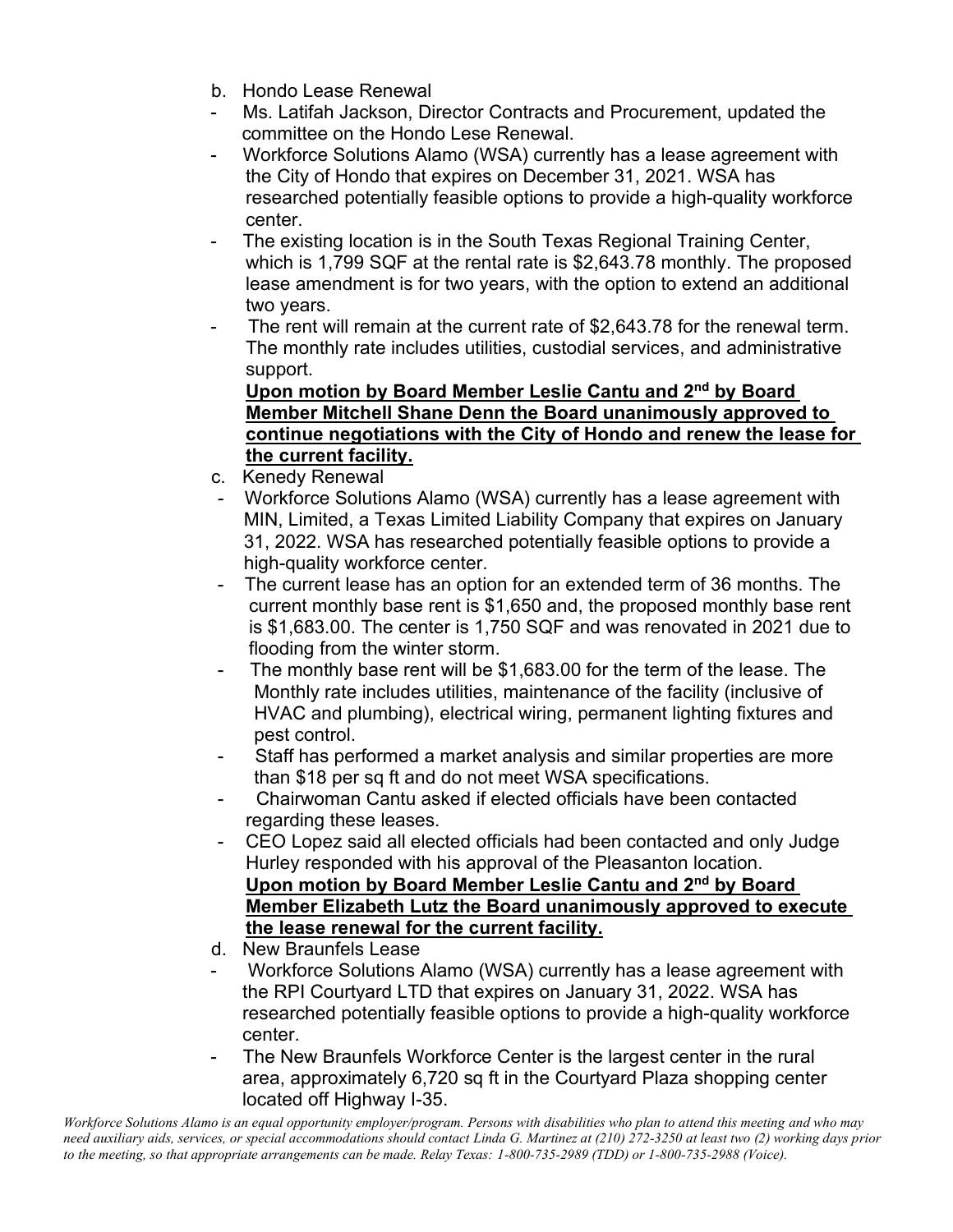This center was recently renovated in 2018. The current lease agreement has an option to renew at \$18.07 per sq ft for an additional five years. However, the Landlord has offered a new lease agreement for 10 years at \$16.70 per sq ft. A market analysis was performed on potential locations in the area. The current location offers the best visibility and fiscal impact.

Accepting the new 10-year lease will yield an approximate \$46,000 savings within the first 5 years of the lease. Additionally, current rental rates are exceeding \$20 per sq ft. The current rental rate is \$14.95 per sq ft., and the new lease agreement is \$16.70 per sq ft. The tenant is responsible for all maintenance and operations of the facility. There are six Vocation Rehabilitation Staff at this location that contribute towards the monthly rent.

## **Upon motion by Board Member Mitchell Shane Denn and 2nd by Board Member Leslie Cantu the Board unanimously approved to continue negotiations with the RPI Courtyard LTD and enter a new 10-year lease at the current facility.**

- e. Facility Renovation Update:
	- i. Boerne
	- ii. Floresville
- e. Marbach Relocation
- The current lease at Marbach expires on May 31, 2022. Staff evaluated and toured seven locations. The two primary facilities under consideration to relocate the Marbach Workforce Center to are the Port Authority of San Antonio and Petco Corporation. The two facilities were toured by Chairperson, Eric Cooper and CEO, Adrian Lopez on July 19, 2021.
- Delivering a high-quality Workforce Center that is completely renovated in a new space at Port San Antonio, which also supports the sector-based model is approximately 37% more cost effective than the Petco location. The FY22 budget also includes \$545,000 for furniture, technology, other equipment, and moving expenditures.

 **Upon motion by Board Chairwoman Leslie Cantu and 2nd by Board Member Lindsay Dennis the Board unanimously approved to WSA is requesting approval to continue negotiations with the Port Authority of San Antonio and enter a new 10-year lease.**

IX. CEO REPORT

Presenter: Mr. Adrian Lopez, CEO

- a. Ready to Work Consortium Proposal
- CEO Lopez informed the committee that WSA submitted application for the SA Ready to Work with partners, SA Foodbank, United Way, Family Health Services, TX A&M San Antonio, SAHA, YWCA and a few others.
- X. CHAIR REPORT Presenter: Mr. Eric Cooper, Committee Chair
- XI. Executive Session: Pursuant to Chapter 551 of the Texas Open Meetings Act, the Committee may recess into Executive Session for discussion on any